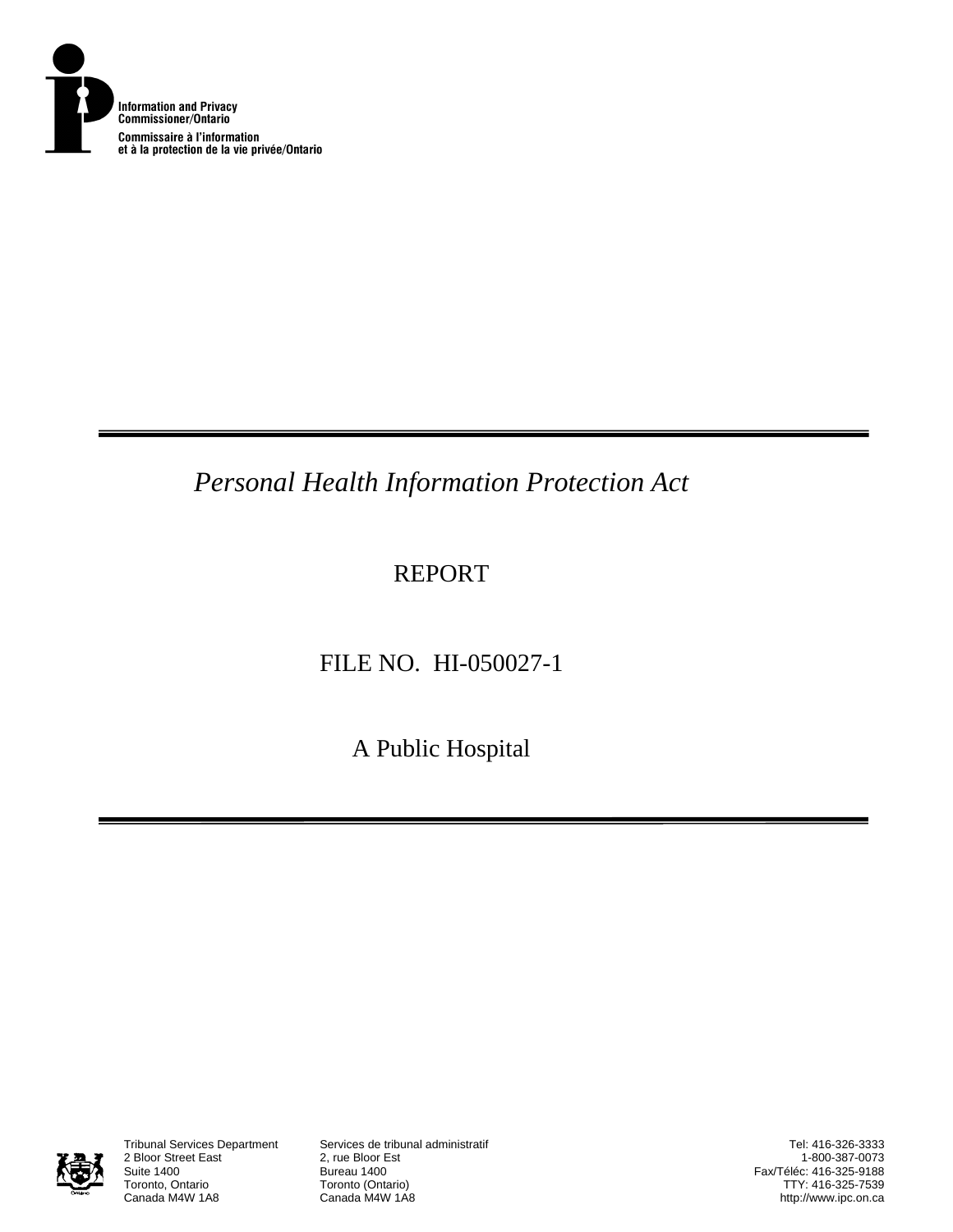# *Personal Health Information Protection Act*

## **REPORT**

**FILE NO.** HI-050027-1

**INVESTIGATOR:** Nancy Ferguson

**HEALTH INFORMATION CUSTODIAN:** A Public Hospital

#### **SUMMARY OF INFORMATION GIVING RISE TO THIS REVIEW:**

An Ontario Provincial Police (OPP) officer reported finding patient records in the street while walking near a public hospital. The records were forwarded to the Office of the Information and Privacy Commissioner/Ontario (the IPC). The hospital was contacted and advised about the incident. The hospital undertook a consideration of its obligations under the *[Personal Health](http://www.e-laws.gov.on.ca/DBLaws/Statutes/English/04p03_e.htm)  [Information Protection Act](http://www.e-laws.gov.on.ca/DBLaws/Statutes/English/04p03_e.htm)* (the *Act*) including its obligation to provide notice to the affected patients.

The OPP officer confirmed to the IPC that he had not made any copies of the records or disclosed them to anyone, and that all the records he found were turned over to the IPC.

#### **RESULTS OF THE REVIEW:**

The hospital reviewed the records and determined they contained very sensitive information relating to four patients.

The hospital carefully considered how it would carry out notification, taking into account the situations of each of the patients involved and the very sensitive nature of the personal health information at issue. One patient had specified "no contact" and the hospital was faced with determining whether this likely contemplated contact to provide notice of such a loss. One patient had an illness that made the hospital concerned that notification might negatively impact the patient, particularly if the patient did not have any support at the time of receiving the news.

The hospital reviewed each patient's situation and determined that, in all the circumstances, the best approach was to send a very general letter, without revealing the specifics of the record, to each patient's family physician. The letter requested the family physician to ask the patient to